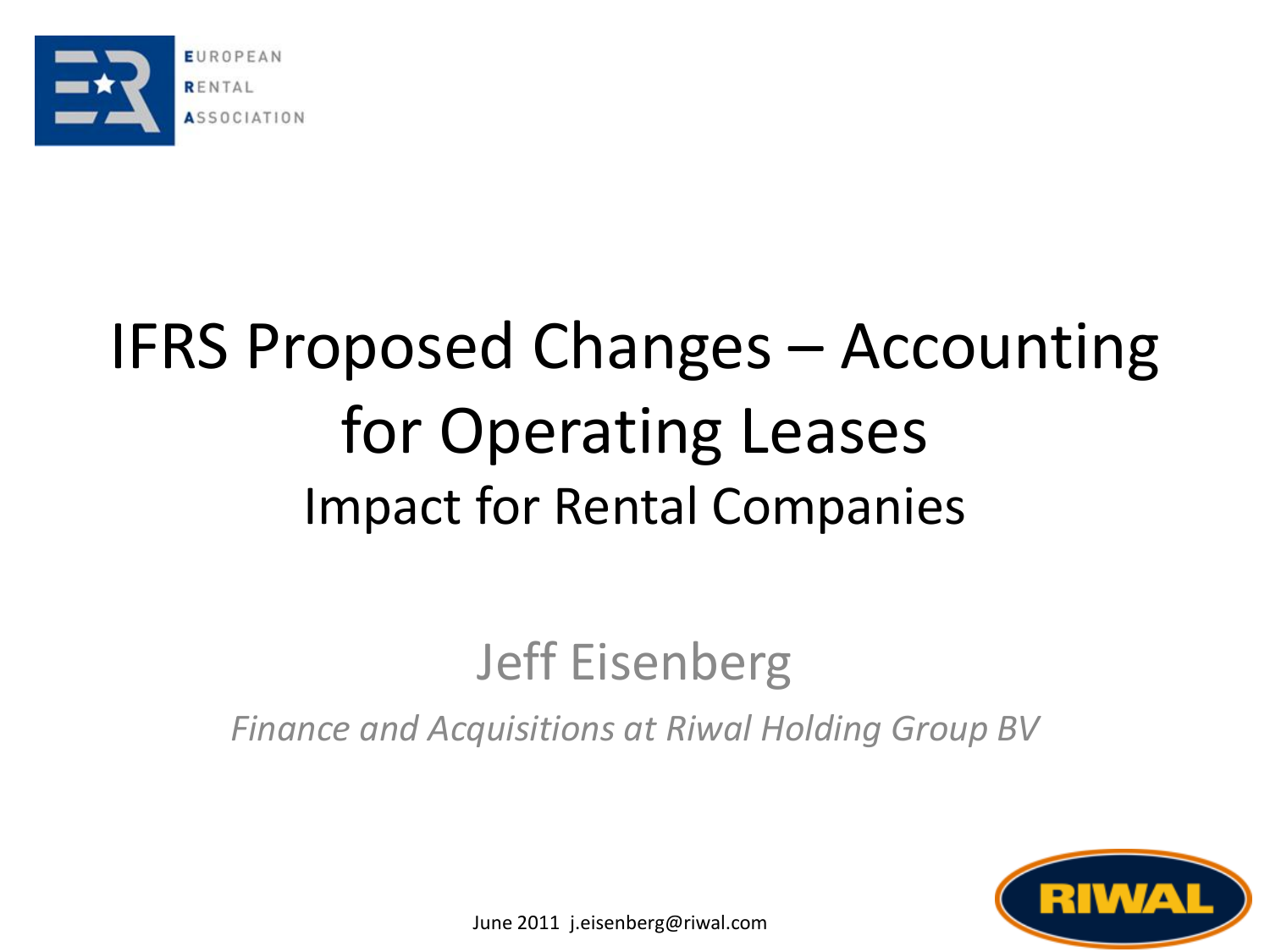

## IFRS Proposed Changes – Accounting for Leases

- Background on reporting
	- How to report, GAAP or IFRS
- The way it was
- Proposed changes STILL BEING DEBATED
	- Balance Sheet
		- Right to use asset
		- Lease liability
- Impact of changes on Rental Companies
	- Financing
	- Ratios Solvency Ratio
	- Valuations
- I don't report under IFRS what does this mean to me?

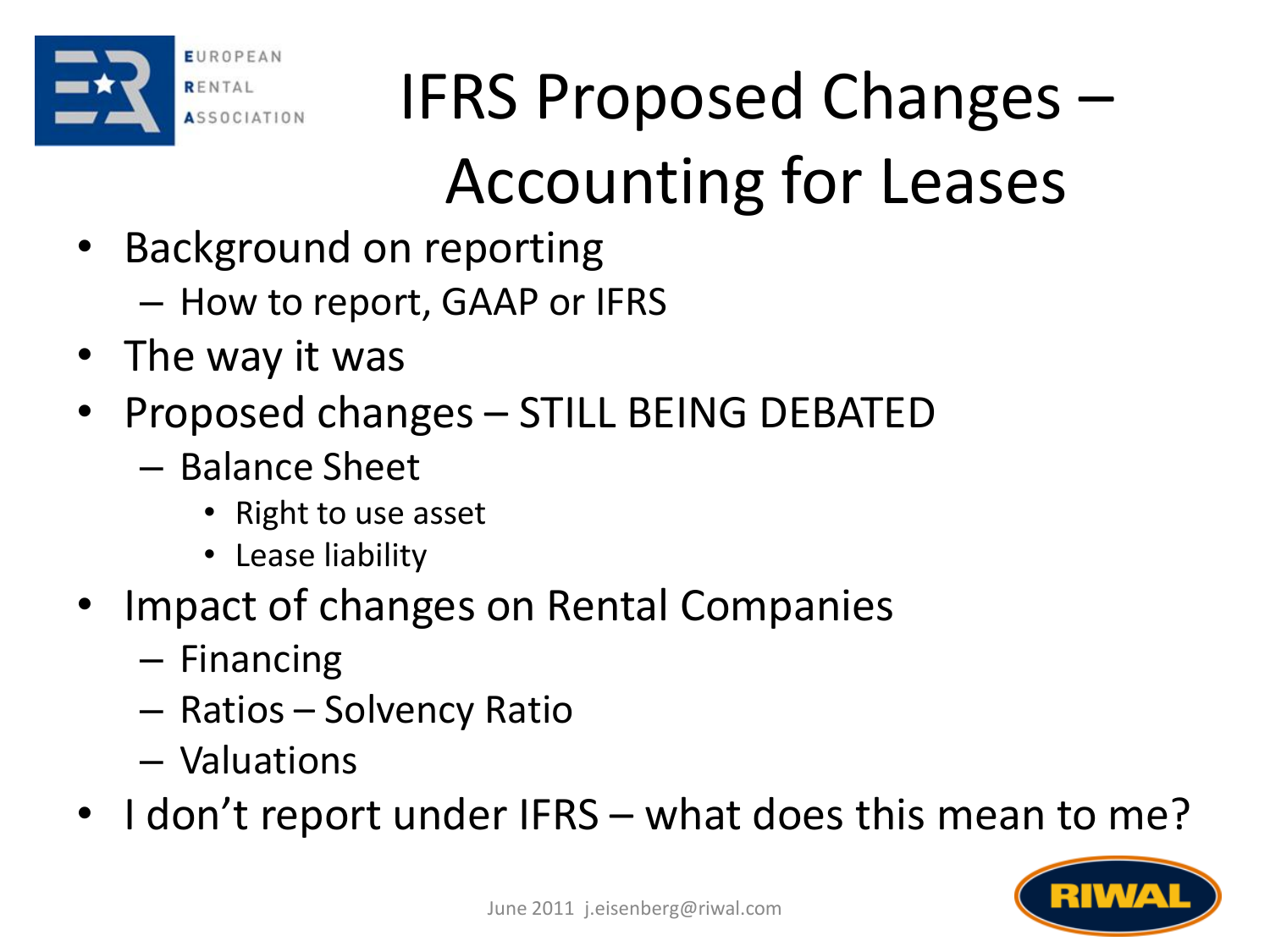

# IFRS and GAAP reporting

- IFRS = International Financial Reporting Standard
	- Why does it exist?
		- Differences between accounting systems for different countries
		- Compare apples with apples
- GAAP = Generally Accepted Accounting Principles

– Can be different for each country

• Often countries look at IFRS as they update their accounting standards; but not always

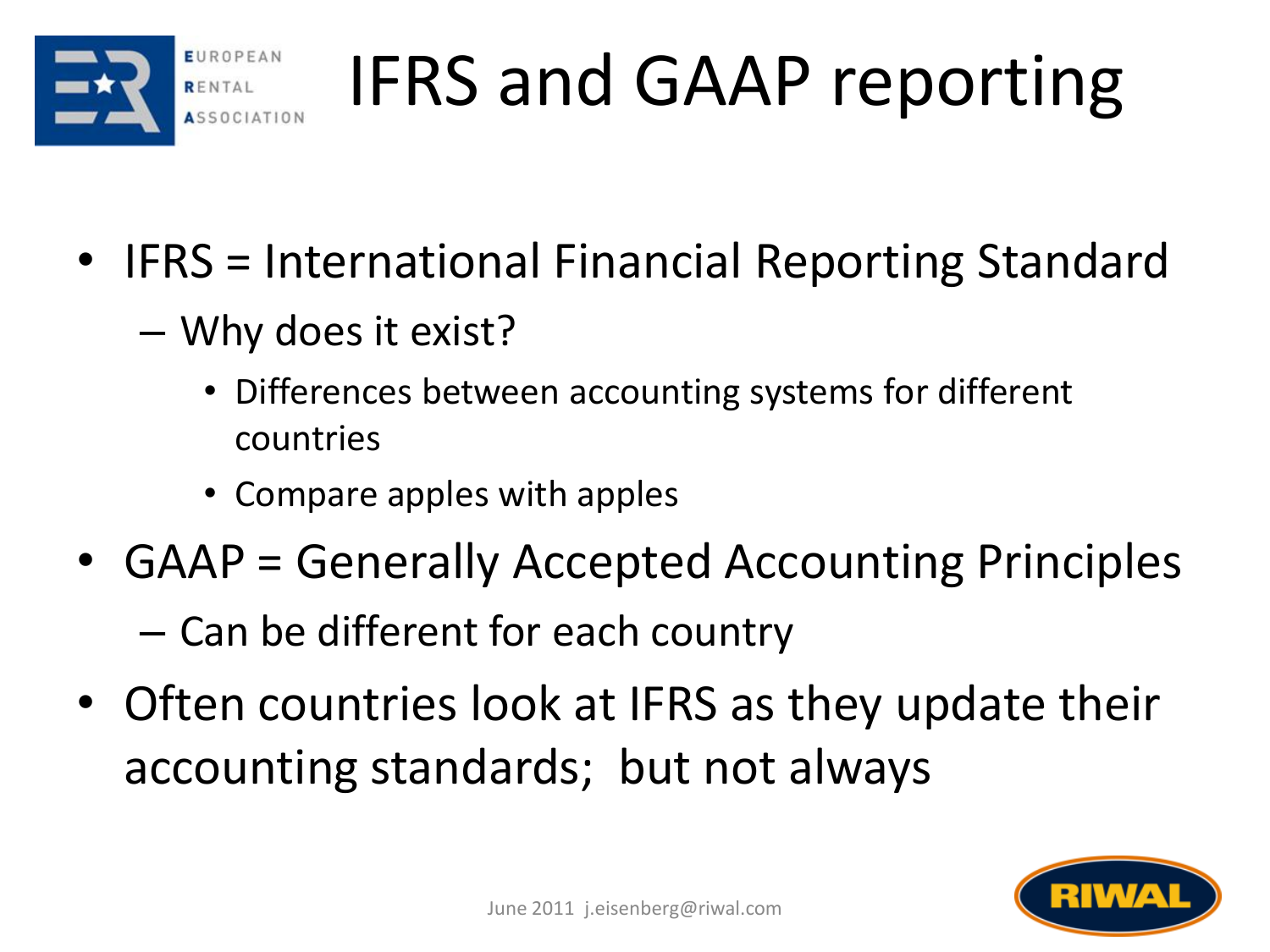

#### The Way It Was – IFRS accounting for Leases – IAS 17

- Finance Leases (sometimes called Capital Leases)
	- Asset on balance sheet
	- Liability on balance sheet
	- P&L expenses are depreciation and interest
	- "risks and rewards of ownership to Lessee (customer)"
- Operating Lease
	- Anything that is not a finance lease
	- Cost of lease "rental" is a P&L expense
	- Examples one day rental of a car from Avis
		- Not on balance sheet, just expense the €50 invoice
	- 5 year full service operating lease
		- Not on balance sheet, even though there is a substantial commitment to make make payments for multiple years

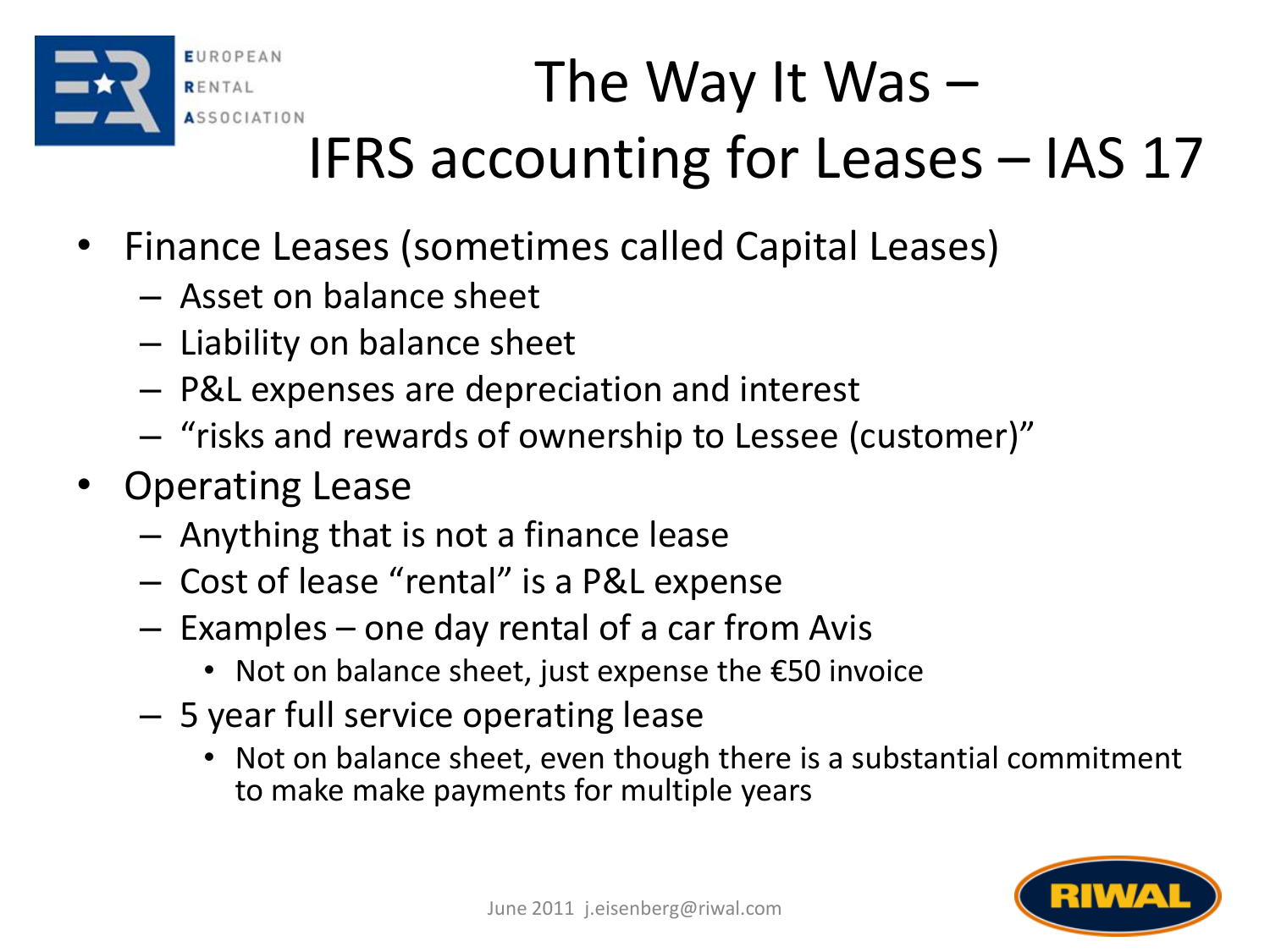

## Proposed Changes – IFRS Lease Accounting

• Changes discussed and consulted

– Detail available on IFRS website

- Motivations for change
	- Disclosure of often large liabilities taken by Lessee
	- "same payments for same assets" disappear off balance sheet, just by relatively small changes in lease documentation
	- More accurate picture of lessee's liabilities (and obligations, overheads, volatility and business risk)

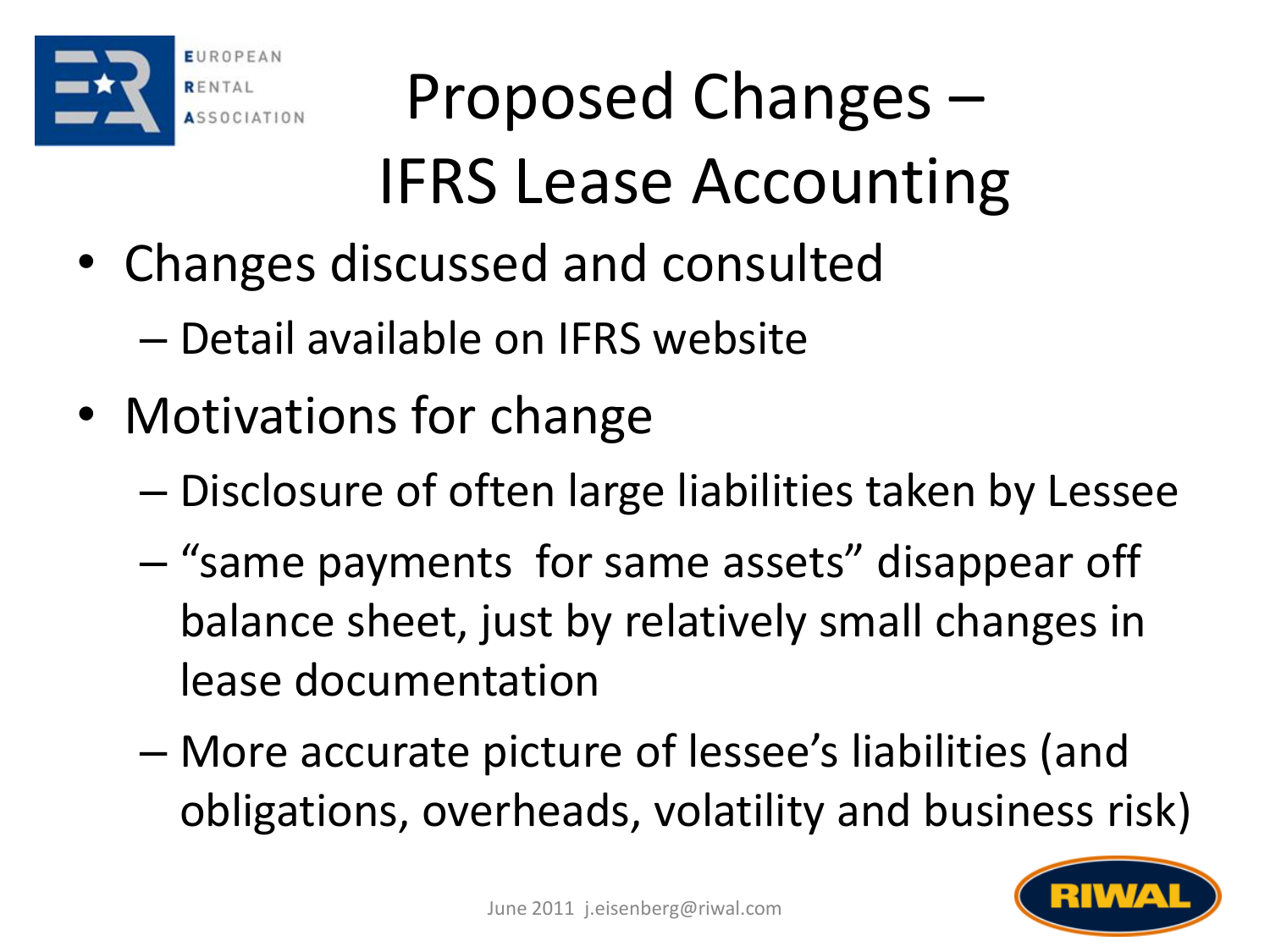

# IFRS proposed changes II

- Finance Leases (capital leases) = no change
- Operating Leases:
	- Show the asset "right to use"
	- Show the lease liability
	- Examples:

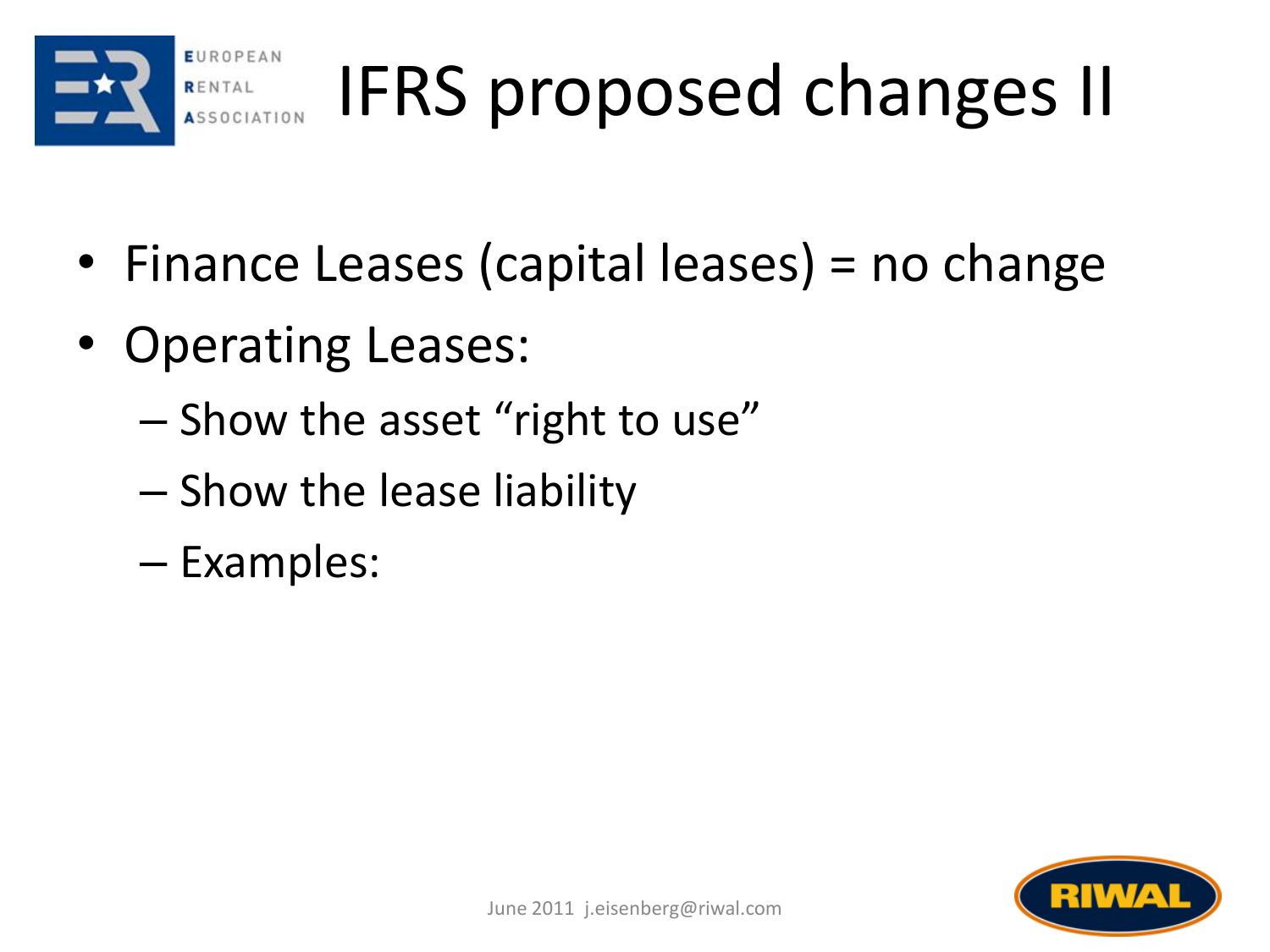| $\rightarrow$ | <b>E</b> UROPEAI<br>RENTAL | <b>Profit and Loss</b>                      | <b>Before</b><br>changes | After proposed<br>changes |                |
|---------------|----------------------------|---------------------------------------------|--------------------------|---------------------------|----------------|
|               | ASSOCIAT                   |                                             |                          |                           |                |
|               |                            | <b>Total Revenue</b>                        | 27                       |                           | 27             |
|               |                            | <b>Rental Revenue</b>                       | 25                       |                           | 25             |
|               |                            | Trasport and parts revenue                  | $\overline{2}$           |                           | $\overline{2}$ |
|               |                            |                                             |                          |                           |                |
|               |                            |                                             |                          |                           |                |
|               |                            | <b>Cost of Goods Sold</b>                   | (13)                     |                           | (5)            |
|               |                            | Parts and transport expense                 | (3)                      |                           | (3)            |
|               |                            | Rental Expense                              | (10)                     |                           | (2)            |
|               |                            |                                             |                          |                           |                |
|               |                            | Selling General and Administrative Expenses | (4)                      |                           | (4)            |
|               |                            |                                             |                          |                           |                |
|               |                            | <b>EBITDA (earnings before)</b>             | 10                       |                           | 18             |
|               |                            |                                             |                          | 37.0%                     | 6.7%           |
|               |                            |                                             |                          |                           |                |
|               |                            | <b>Depreciation</b>                         | (5)                      |                           | (12)           |
|               |                            |                                             |                          |                           |                |
|               |                            |                                             |                          |                           |                |
|               |                            | <b>Interest</b>                             | (1)                      |                           | (2)            |
|               |                            |                                             |                          |                           |                |
|               |                            | <b>Profit before Tax</b>                    | $\overline{4}$           |                           | $\overline{4}$ |
|               |                            | June 2011 <i>i.eisenberg</i> @riwal.com     |                          |                           |                |

June 2011 j.eisenberg@riwal.com

Œ.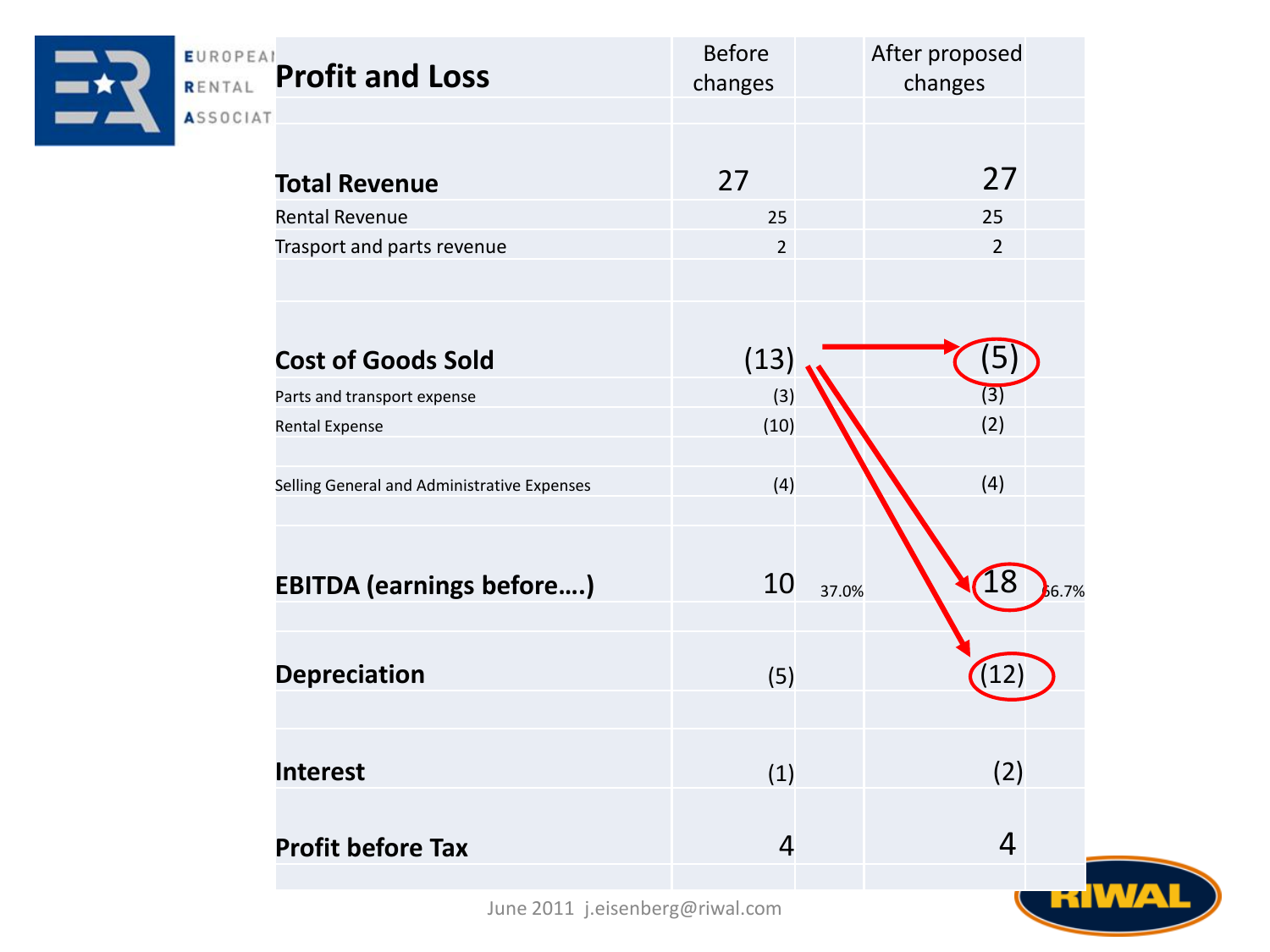| $\Rightarrow$ | EUROPEA<br><b>RENTAL Balance Sheet</b><br>ASSOCIA |                                 |                |
|---------------|---------------------------------------------------|---------------------------------|----------------|
|               | <b>Fixed Assets</b>                               | 25                              | 50             |
|               | <b>Rental Equipment</b>                           | 25                              | 25             |
|               | Right to Use (leased equipment)                   |                                 | 25             |
|               | <b>Current Assets</b>                             | 9                               | 9              |
|               | <b>Trade Accounts Receivable</b>                  | $\overline{\mathbf{z}}$         | $\overline{7}$ |
|               | Cash                                              | $\overline{2}$                  | $\overline{2}$ |
|               |                                                   |                                 |                |
|               | <b>Capital and Reserves</b>                       | 8                               | 8              |
|               | <b>Retained Earnings</b>                          | 5                               | 5              |
|               | <b>Share Capital</b>                              | $\overline{\mathbf{3}}$         | 3              |
|               | <b>Short term Liabilities</b>                     | 6                               | 6              |
|               | <b>Trade Accounts Payable</b>                     | 5                               | 5              |
|               | Bank Loans - short term                           | $\mathbf{1}$                    | $\mathbf{1}$   |
|               | Long term Liabilities                             | 20                              | 45             |
|               | <b>Equipment Leases</b>                           | 20                              | 45             |
|               |                                                   |                                 |                |
|               |                                                   | checksum                        |                |
|               | Debt to Equity Ratio                              | 3.3                             | 6.4            |
|               |                                                   | June 2011 j.eisenberg@riwal.com | to $1$         |